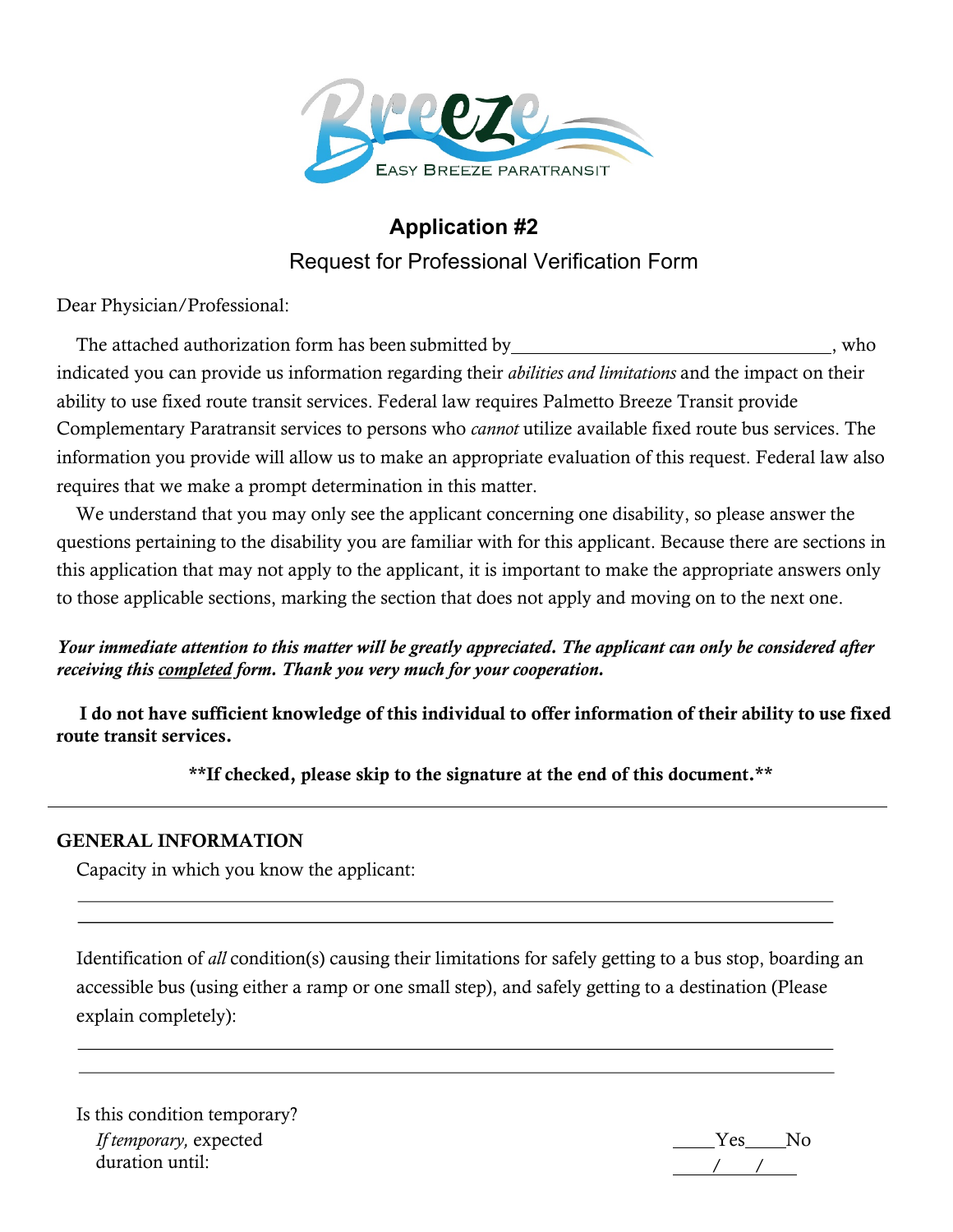Is this condition episodic or occasional? The Vester Condition expectation of the Vester No *If yes*, under what circumstances?

Does/would this person *require* a Personal Care Attendant to travel with them on all trips?

\_\_\_\_\_ No

Yes, he/she needs assistance with:

\_mobility \_\_reading

eating

\_\_transfers

medication

all of the above

other:

#### VISUAL IMPAIRMENTS

Does this person have a visual impairment? Ves No (*Note: If the applicant does not have a visual impairment, please check No and go to the next section*.) Under what conditions is the applicant unable to independently get to and from a bus stop safely, board an accessible bus (using either a ramp or one small step), and safely get to a destination?

#### DEVELOPMENTAL DISABILITIES

Does the applicant have a cognitive ordevelopmental disability? Yes No (*Note: If the applicant does not have a developmental disability, please check No and go to the next section*.) Under what conditions is the applicant unable to independently get to and from a bus stop safely, board an accessible bus (using either a ramp or one small step), and safely get to a destination?

Is the person able to:

Give address and telephone numbers upon request? The Mess Note Sometimes Deal with unexpected situations or changes in routine? \_\_\_\_\_Yes\_\_No\_\_Sometimes Safely and effectively travel through a crowded area? The Mess No Sometimes Be aware of safety issues when traveling alone? The Ves No Sometimes